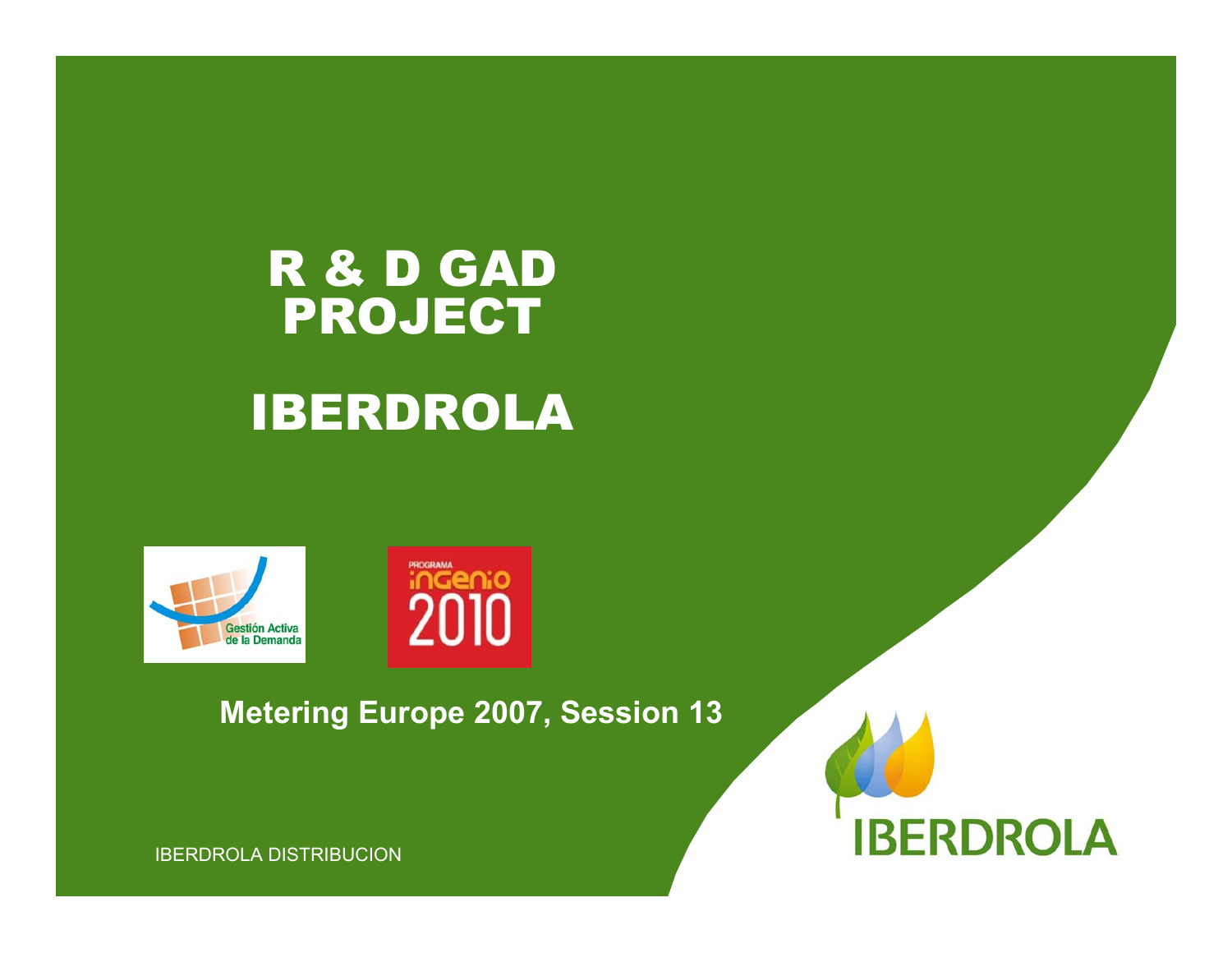### INDEX



- **TIMING OF THE PROJECT**
- **CONSORTIUM STRUCTURE**
- **WORKING LINES**
	- **Scenario analysis: loads and clients**
	- **Customer Model**
- **GAD WORLD**
	- **Architecture**
	- **Load Management**

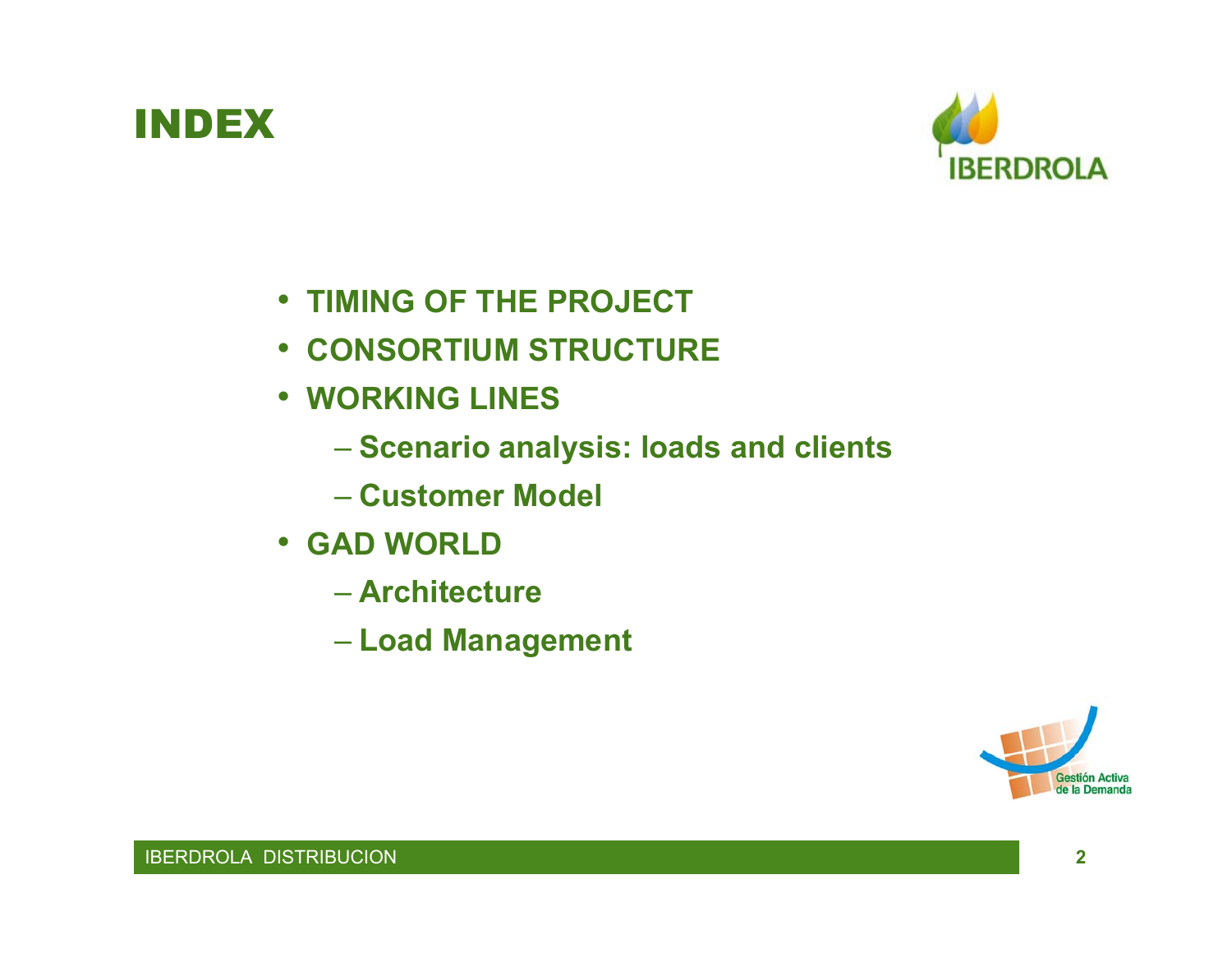

### TIMING OF THE PROJECT

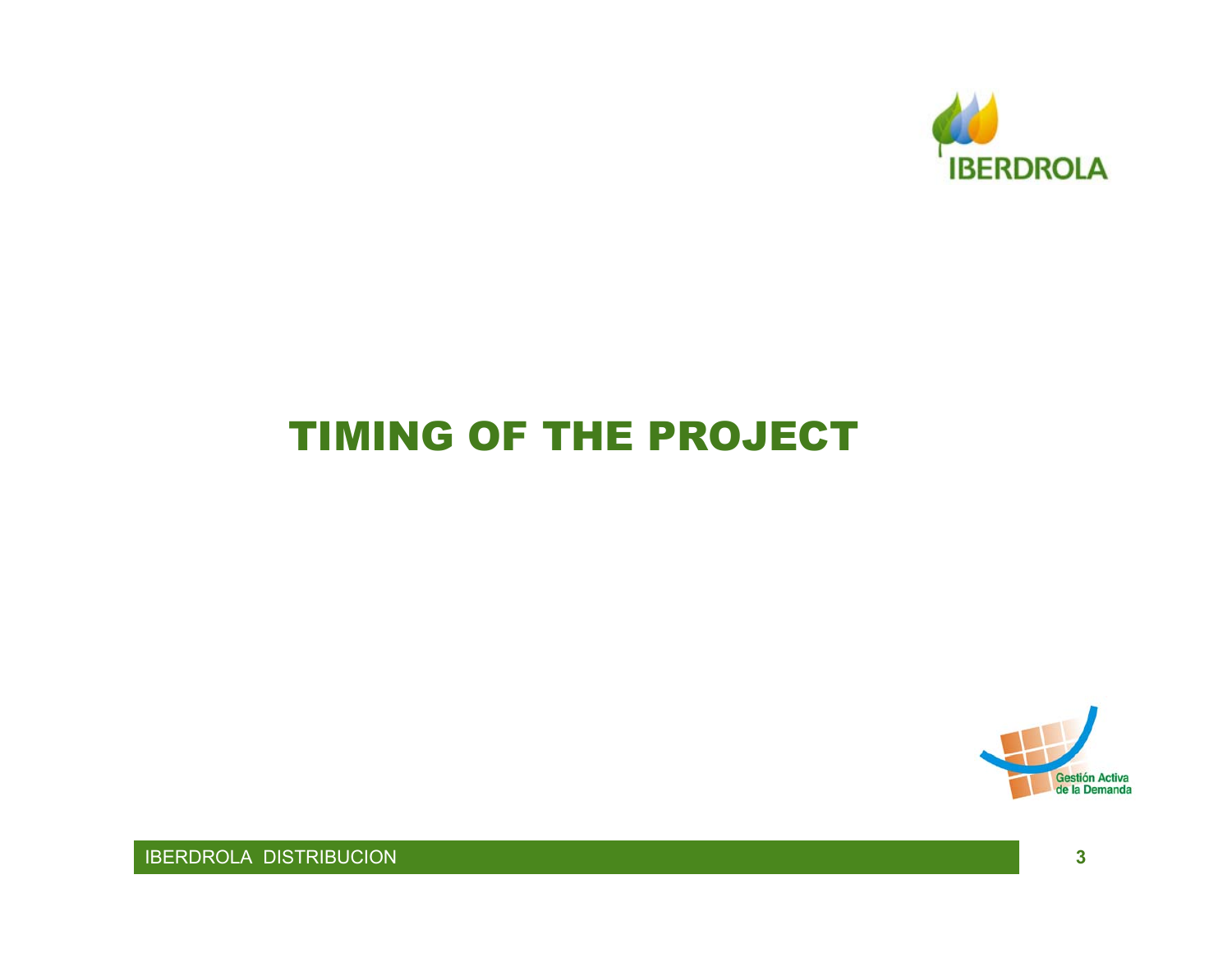### THE PRESENT

| CINCO DIAS<br>MADRID | 06/08/07                                                                 | 2747               |
|----------------------|--------------------------------------------------------------------------|--------------------|
|                      | Prensa: Diaria<br>Tirada: 58.622 Ejemplares                              | تنتقط              |
|                      | Difusión: 33.996 Elemplares                                              | 2.50<br>Página: 26 |
|                      | Sección: ECONOMÍA Impresión: Blanco y Negro Documento: 1/1 Cód: 14665599 |                    |

El consumo medio en las viviendas españolas subió un 77% entre 1990 y 2004

#### El uso energético de los hogares en España crece el triple que en la Unión Europea

Electron estate to the second and the second and the second and the second and the second and the second and the second and the second and the second and the second and the second and the second and the second and the sec des Sociales de la bien de la bien de la bien de la bien de la bien de la bien de la bien de la bien de la bien de la bien de la bien de la bien de la bien de la bien de la bien de la bien de la bien de la bien de la bien on the following the state of the state of the state of the state of the state of the state of the state of the state of the state of the state of the state of the state of the state of the state of the state of the state **Change HSB** Trust to solid solidation in addel aplacento to caso az - le palestatean

IBERDROLA DISTRIBUCION



Resort o del consumo transfer an cheate enterivelta en la factual estatuna. el lásteros portuésticos painters or us failures rancements of the common<br>affair on 2009 et 72% de com<br>Pergates your scribs adjoint [35]<br>Las recente of 1979 de 2011 to  $\begin{aligned} \text{where}&\quad \mathbf{u} = \mathbf{u} \mathbf{u} + \mathbf{u} \mathbf{u} + \mathbf{u} \mathbf{u} + \mathbf{u} \mathbf{u} \\ &\quad \mathbf{u} = \mathbf{u} \mathbf{u} + \mathbf{u} \mathbf{u} + \mathbf{u} \mathbf{u} \\ &\quad \mathbf{u} = \mathbf{u} \mathbf{u} + \mathbf{u} \mathbf{u} + \mathbf{u} \mathbf{u} + \mathbf{u} \mathbf{u} \\ &\quad \mathbf{u} = \mathbf{u} \mathbf{u} + \mathbf{u} \mathbf{u} + \math$ rapes que lo presiar sem about antes. El grano en protaenterezar est.<br>Gener de Plan two for eras electronizates  $\begin{minipage}{0.9\textwidth} \begin{tabular}{|c|c|c|c|} \hline \textbf{P} & \textbf{P} & \textbf{P} & \textbf{P} & \textbf{P} & \textbf{P} & \textbf{P} & \textbf{P} & \textbf{P} & \textbf{P} & \textbf{P} & \textbf{P} & \textbf{P} & \textbf{P} & \textbf{P} & \textbf{P} & \textbf{P} & \textbf{P} & \textbf{P} & \textbf{P} & \textbf{P} & \textbf{P} & \textbf{P} & \textbf{P} & \textbf{P} & \textbf{P} & \textbf{P$ CONTRACTORSONS IN AN Overload the 



#### Spain has an enormous electricity demand growth

#### 77% during the 1990 – 2004 period

(Source: "CINCO DIAS" aug 6, 2007)

#### Recent laws enforce smart metering for residential market customers starting January 2008 20 Million homes affected

# It is time for a R & D project



Gestión Activa de la Demanda

**4**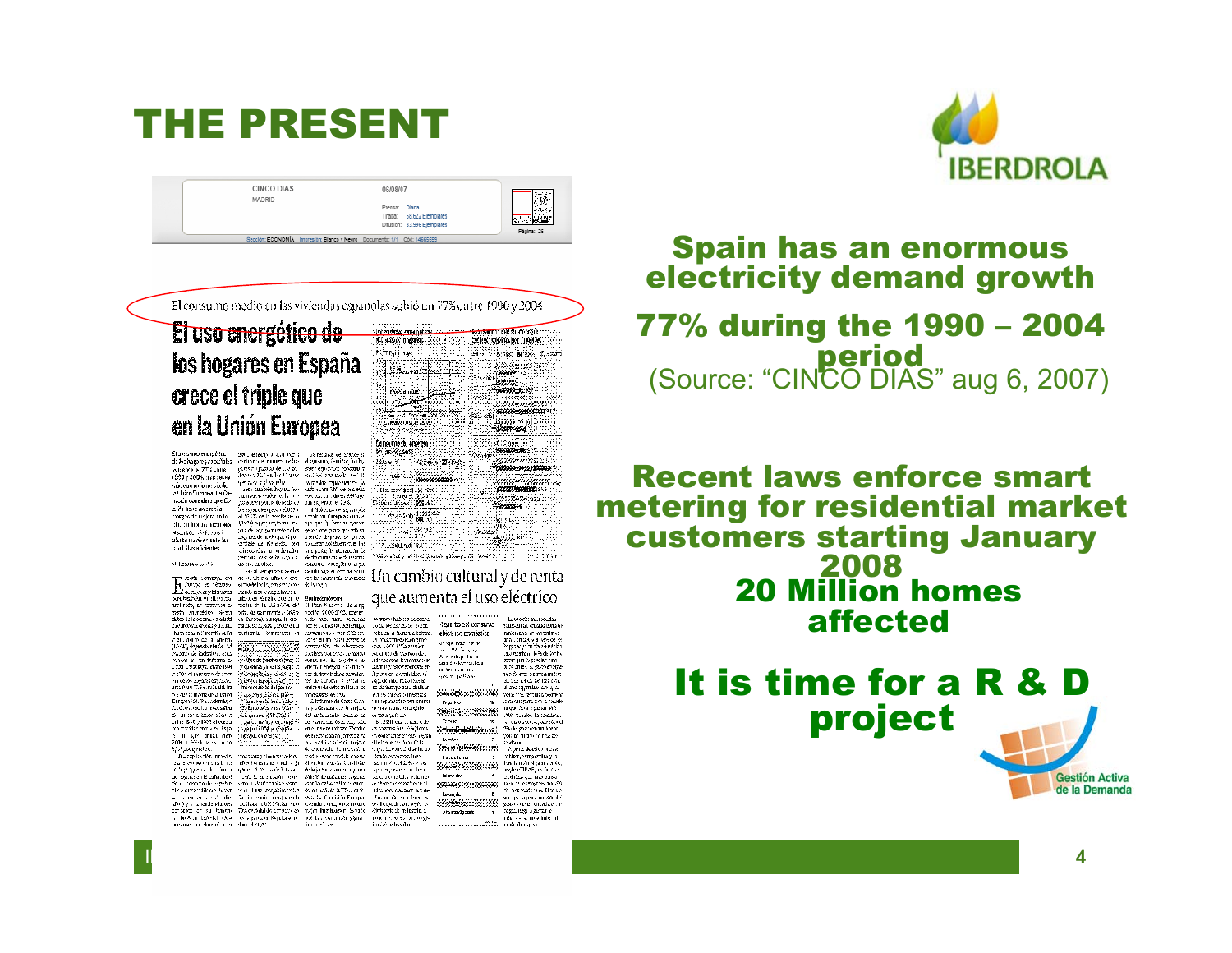

### **GAD CONSORTIUM STRUCTURE**

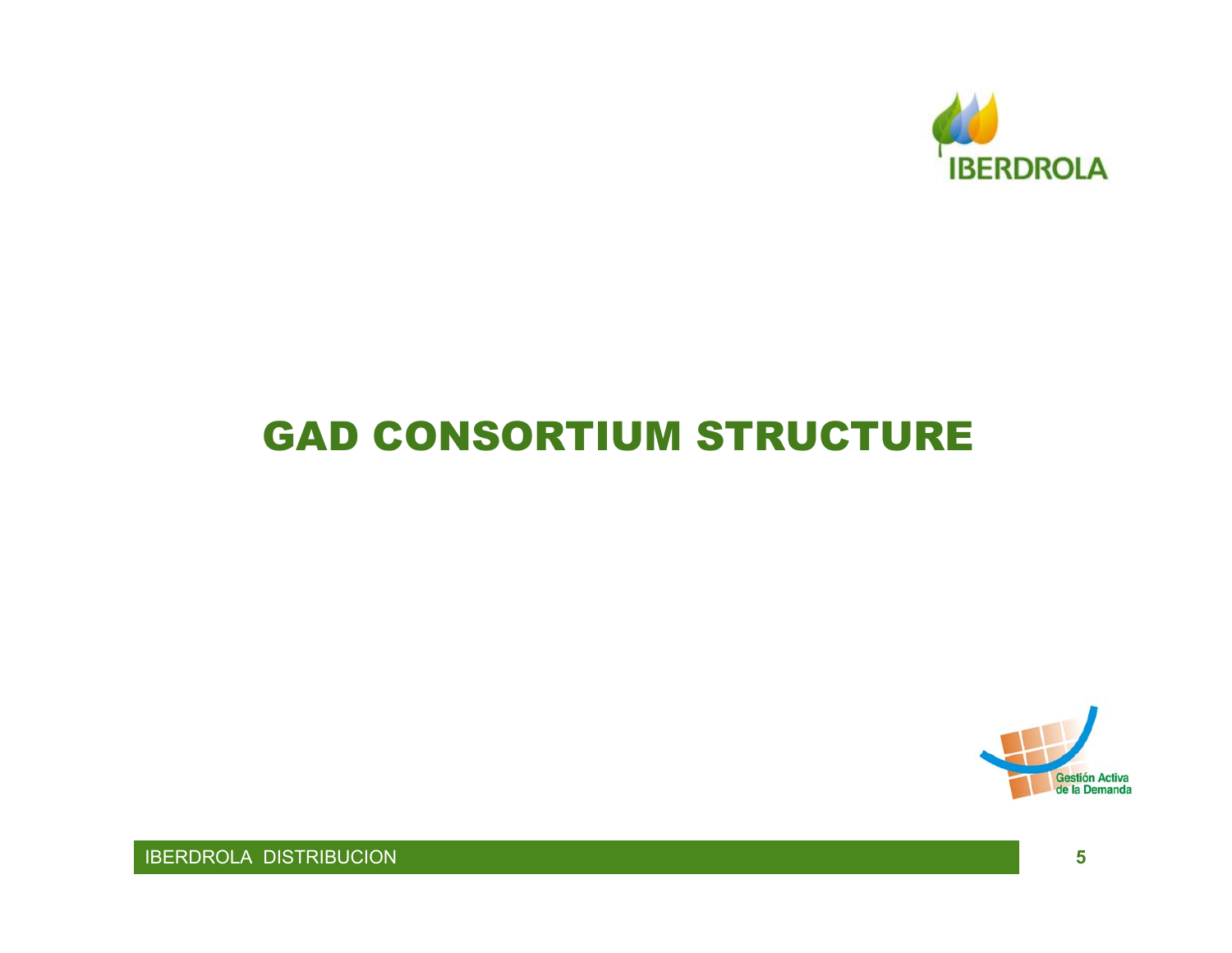#### THE GOAL OF THE GAD PROJECT IS…



Energy efficiency through new smart meters, optimising electricity consumption and the associated costs of this consumption in a way that also satisfies consumer needs within the same quality framework.

> **Project budget: € 23 million Project scope: 2007 to 2010**

Funding of over € 11, 5 million from the Spanish Government ( Department of Industry, under the R&D CENIT programme)



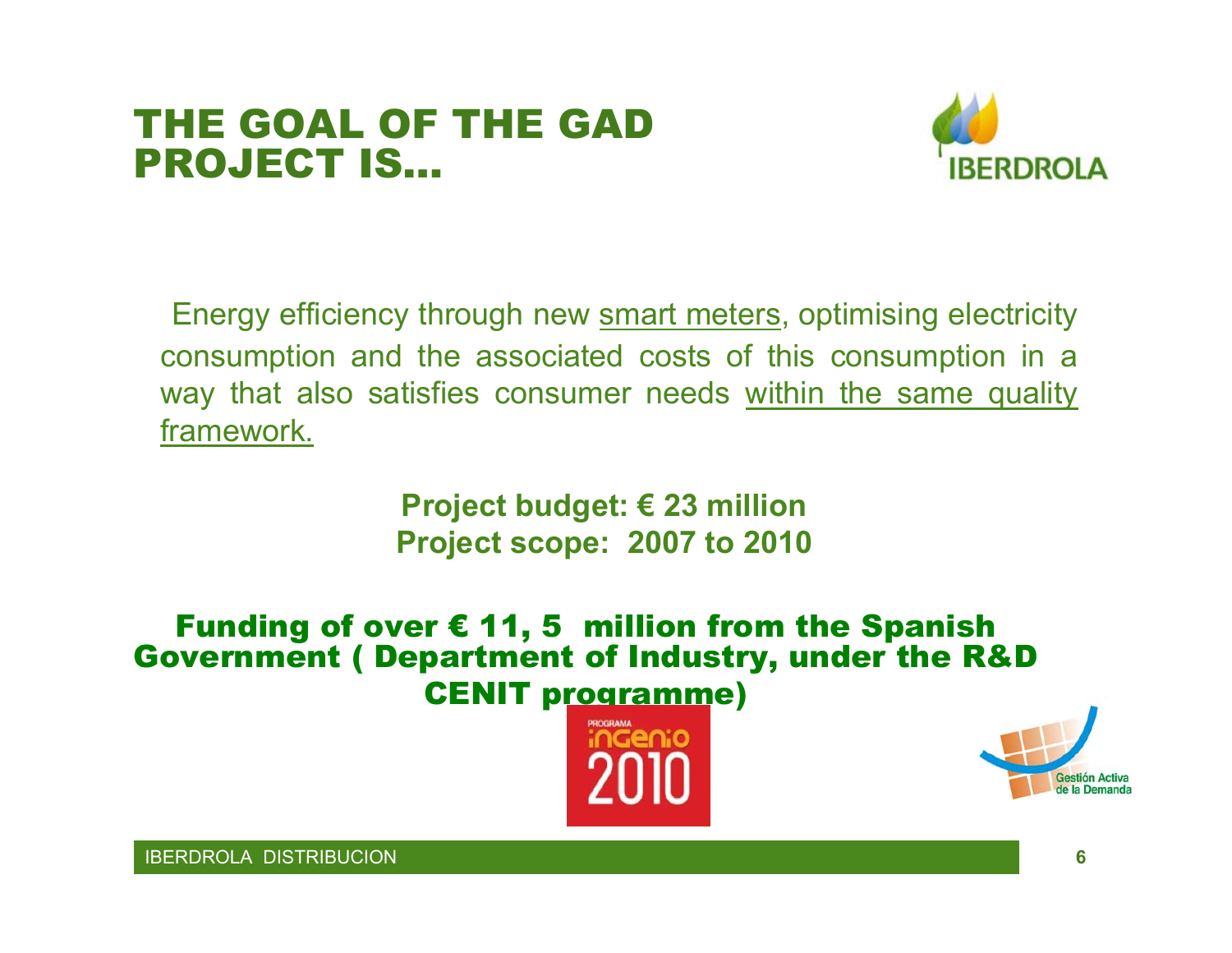



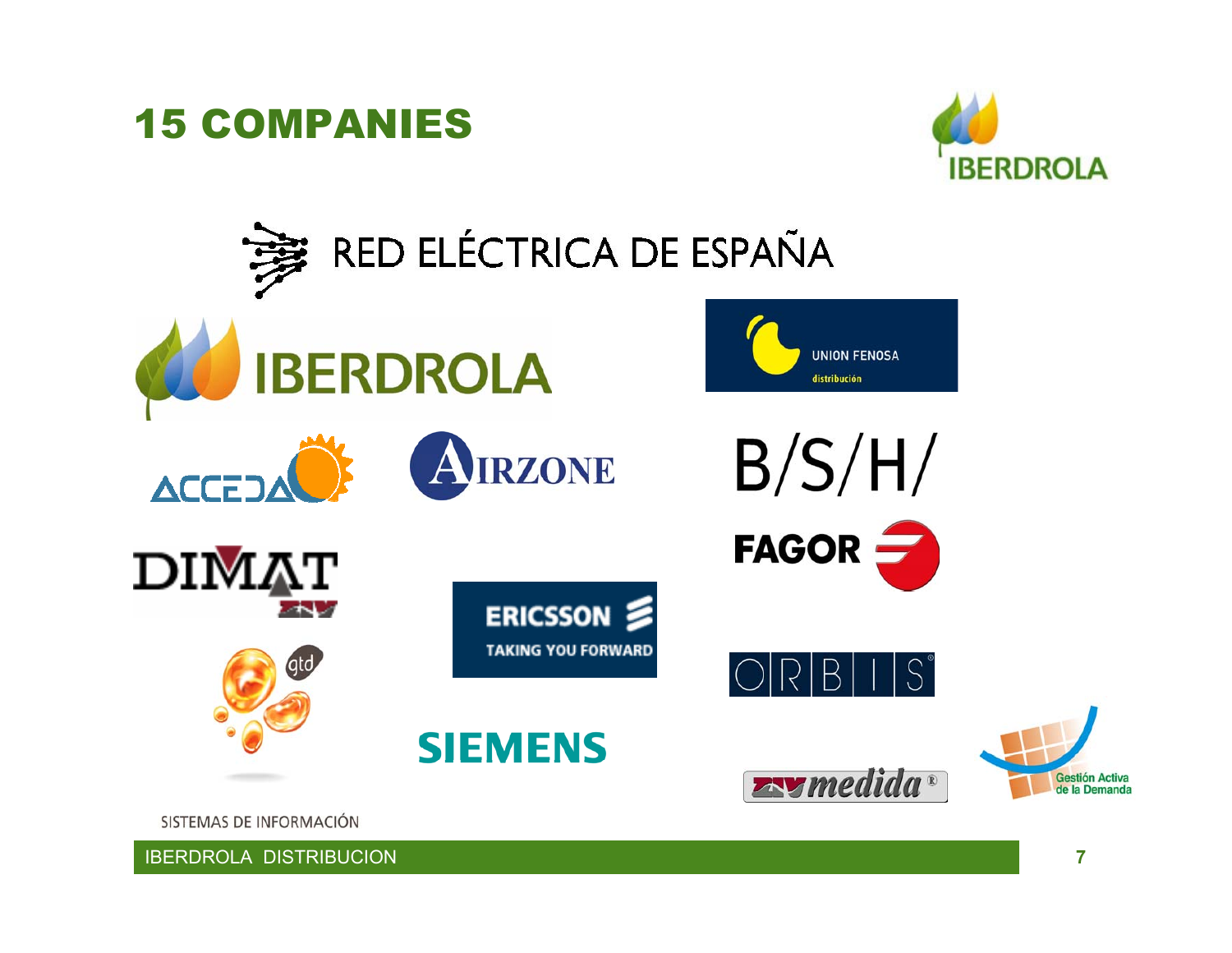### 14 Scientific and Technological Agents



- **CEDETEL** Centro para el Desarrollo de las Telecomunicaciones de Castilla y León
- **Centro Politécnico Superior de la Universidad de Zaragoza**
- **CITIC** Centro Andaluz de Innovación y Tecnologías de la Información y las Comunicaciones
- **CTTC** Centre Tecnològic de Telecomunicacions de **Catalunya**
- **GEUMA** Grupo de Energía de la Universidad de Málaga
- **IIC** Instituto de Ingeniería del Conocimiento
- **IIT COMILLAS** Instituto de Investigación Tecnológica
- **IKERLAN** Centro de Investigaciones Tecnológicas
- $\bullet$ **ITE Instituto de Tecnología Eléctrica**
- **ITA** Instituto Tecnológico de Aragón
- **LABEIN**
- **Universitat Ramón Llull – La Salle**
- **Universidad de Alcalá de Henares**

**A LIBM LIABERTADE Politécnica de Madrid**<br>IBERDROLA DISTRIBUCION **8**

**INSTITUTO DE TECNOLOGÍA ELECTRICA** 

#### **Technical Office**



#### Project Office

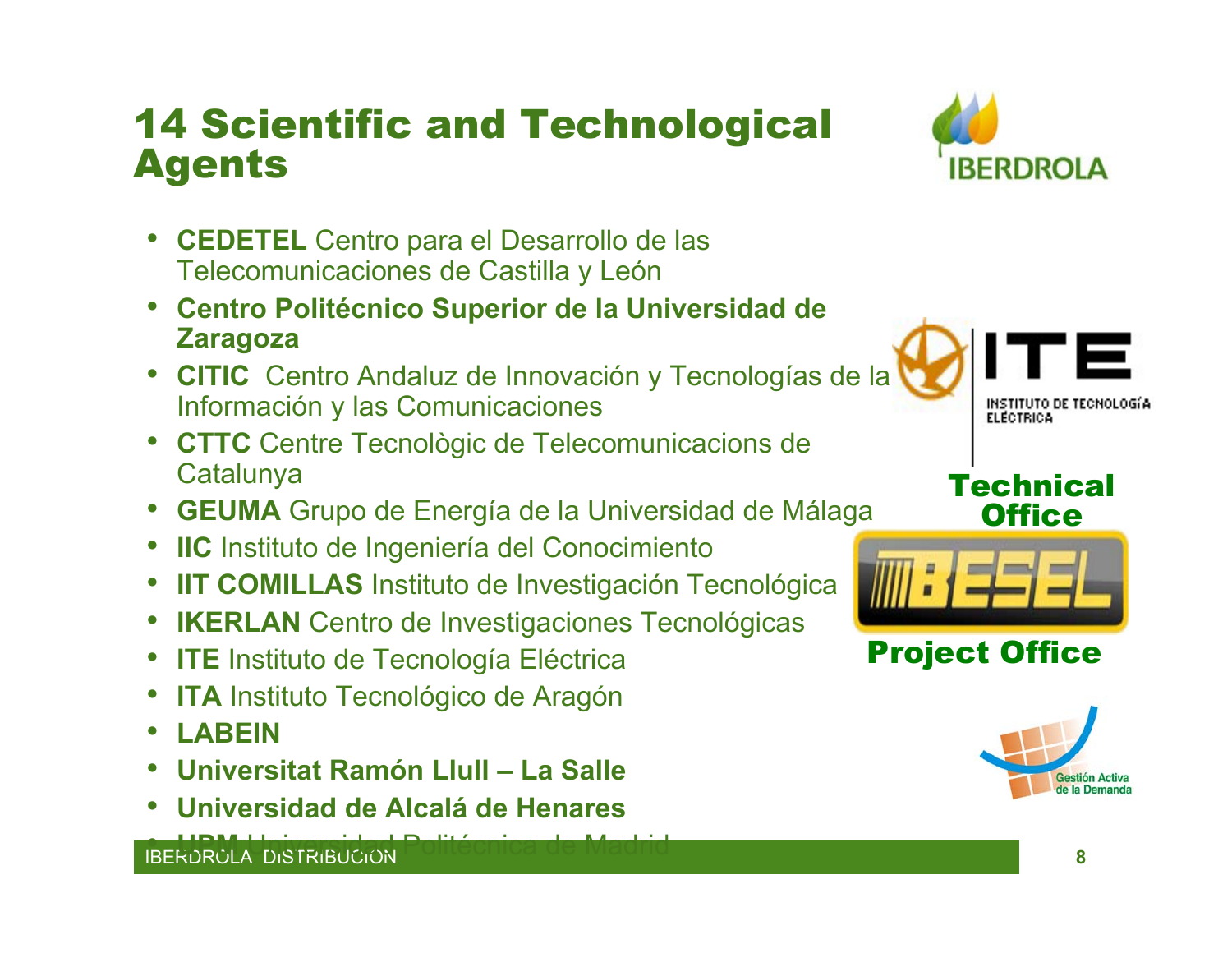

### **GAD WORKING LINES**

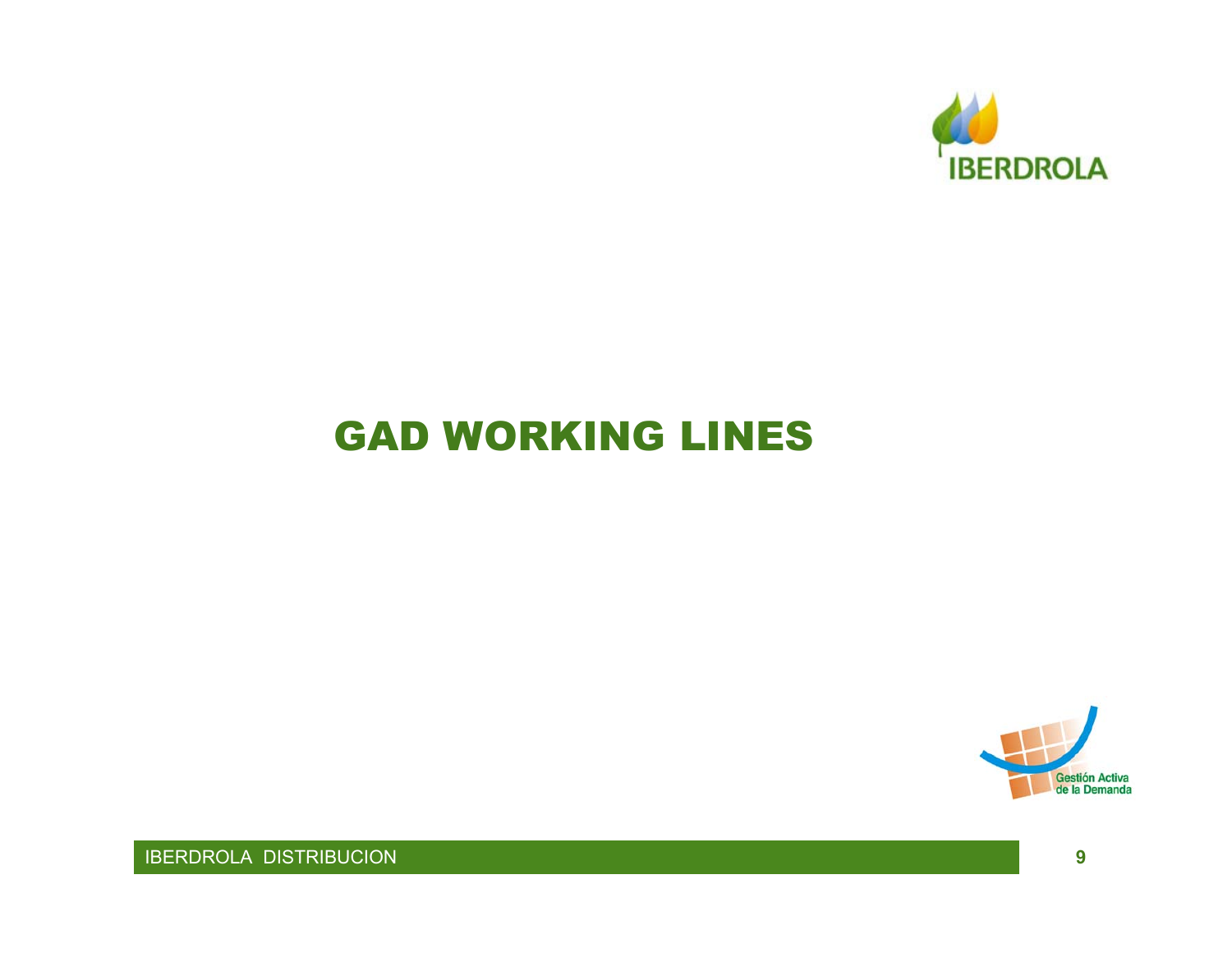# WORKING LINES



They intend to solve in an integrated way all the questions that may arise from the various stake holders related to Active Demand SideManagement

• **Technical issues: WHAT to INSTALL** (meter and controller design), **HOW to Communicate** (protocol specification and network design), **HOW to operate** a complex smart metering system.

**Critical for an effective AMM deployment**

• **"Not so Technical" issues: WHO** can save energy in peak time (consumer load patterns) , **WHY** (willingness to change habits), **HOW** to achieve an effective energy saving while keeping the same quality of life



**Critical for an Effective Demand Side Management**

**The answer is…An innovative communications architecture that goes beyond the electricity meter, down to the electrical goods**

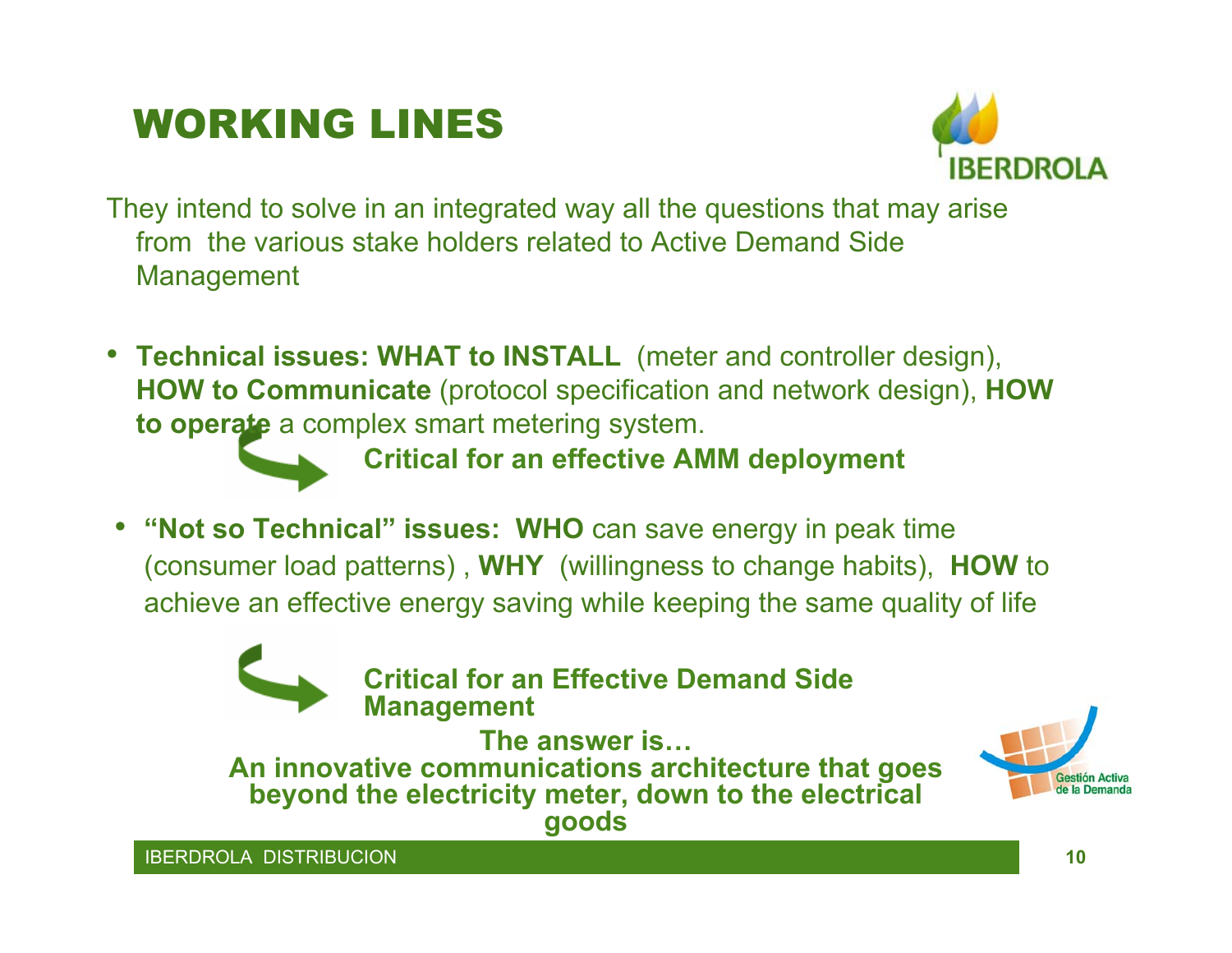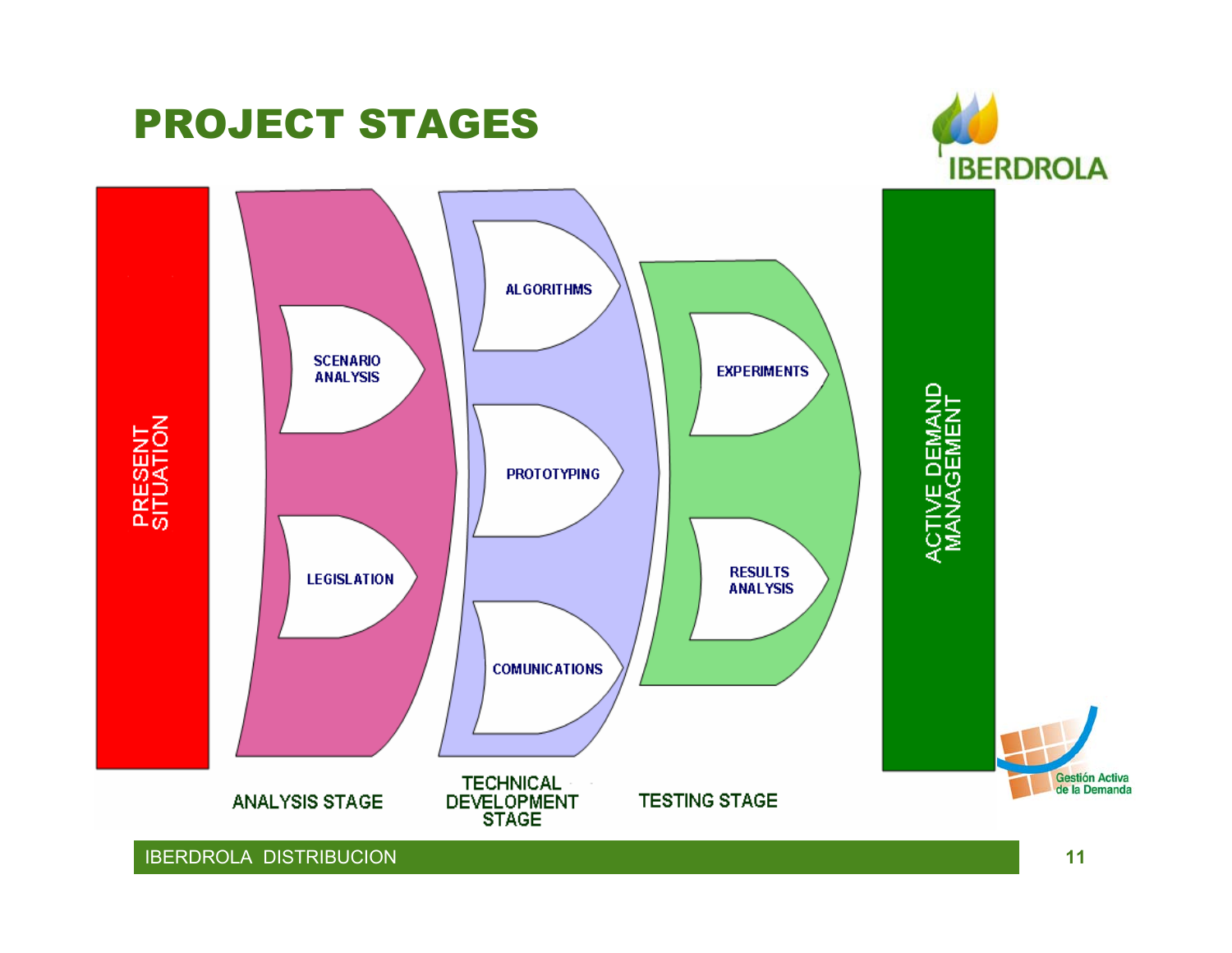

#### SCENARIO ANALYSIS: Loads and **Clients**

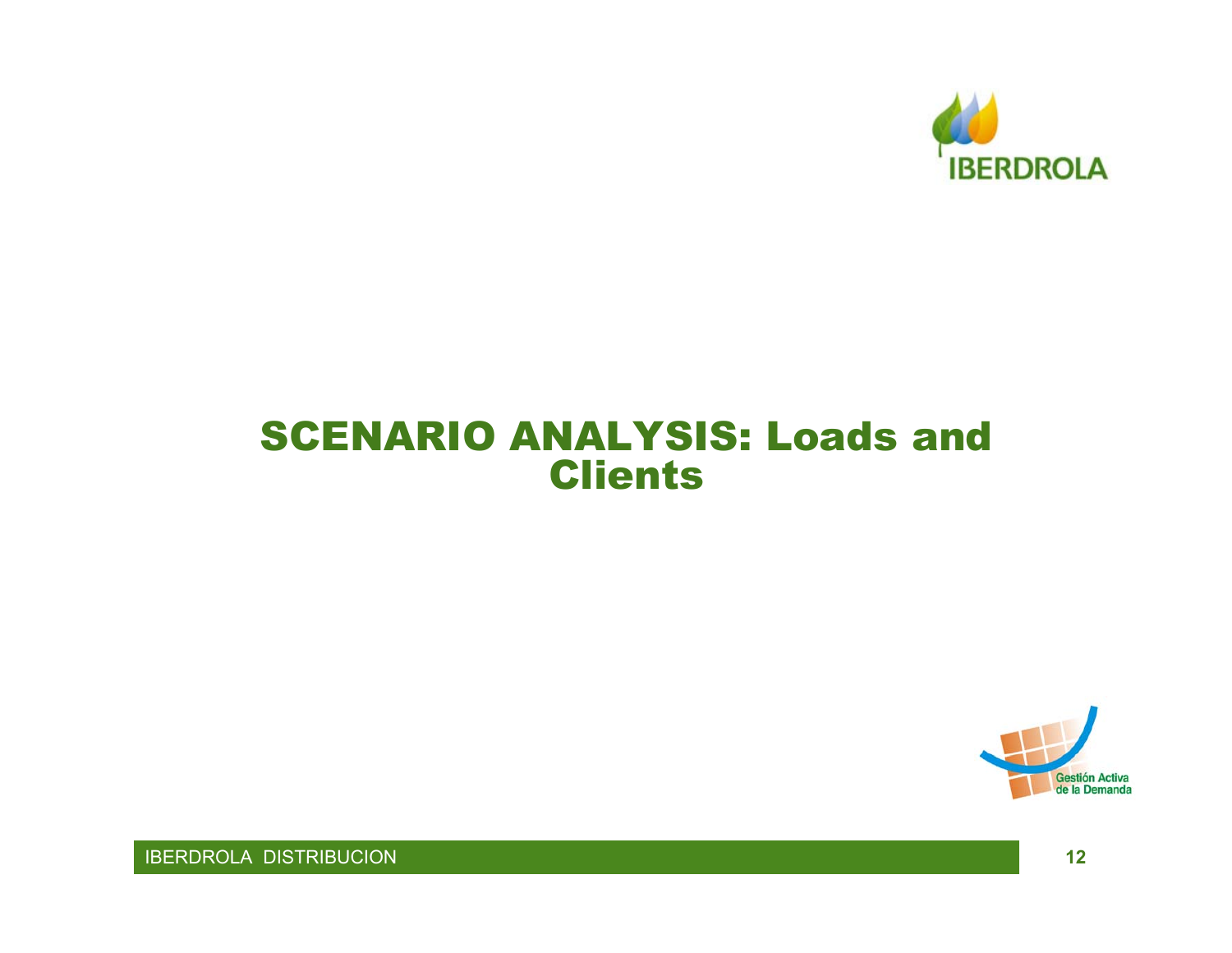# LOAD ANALYSIS

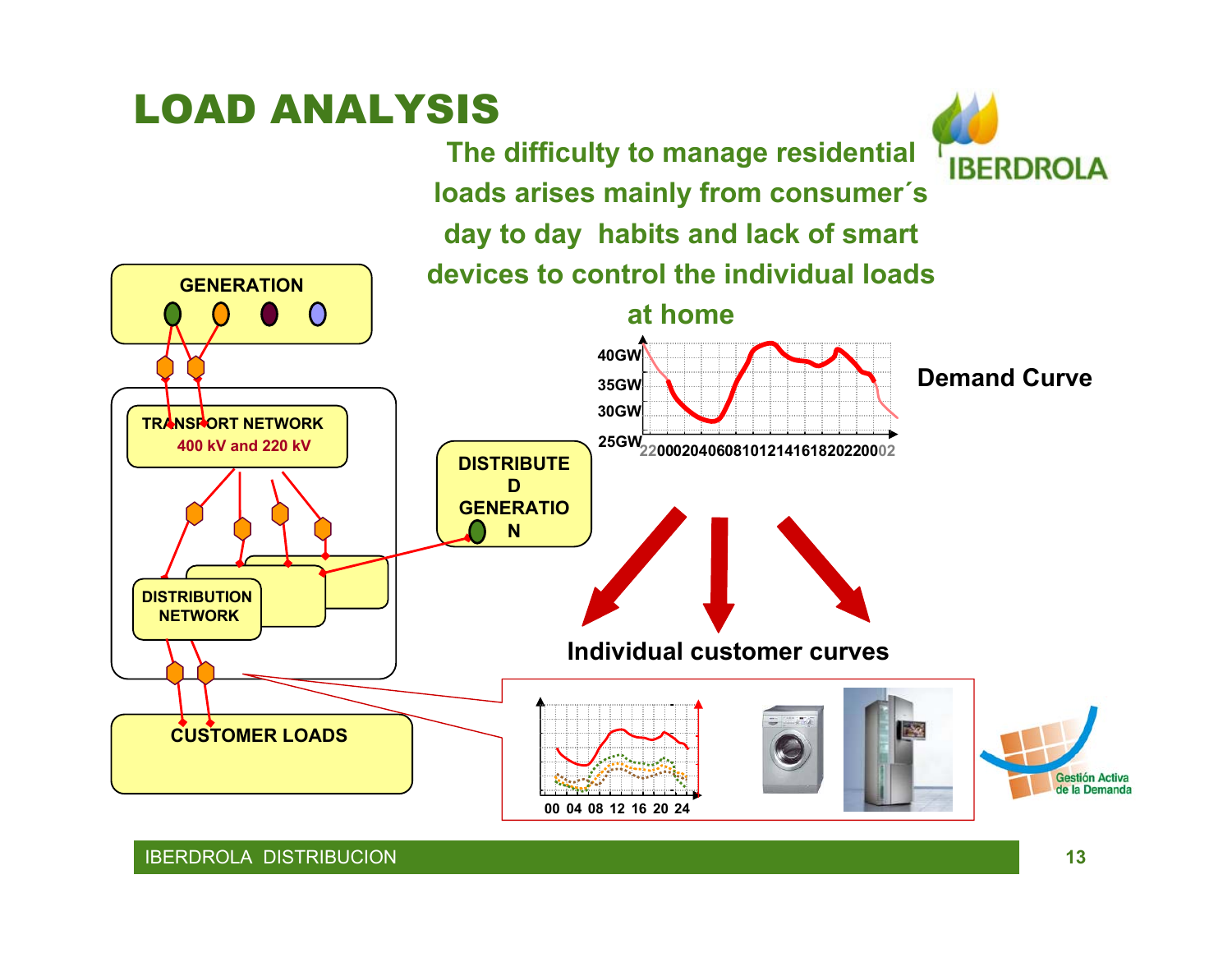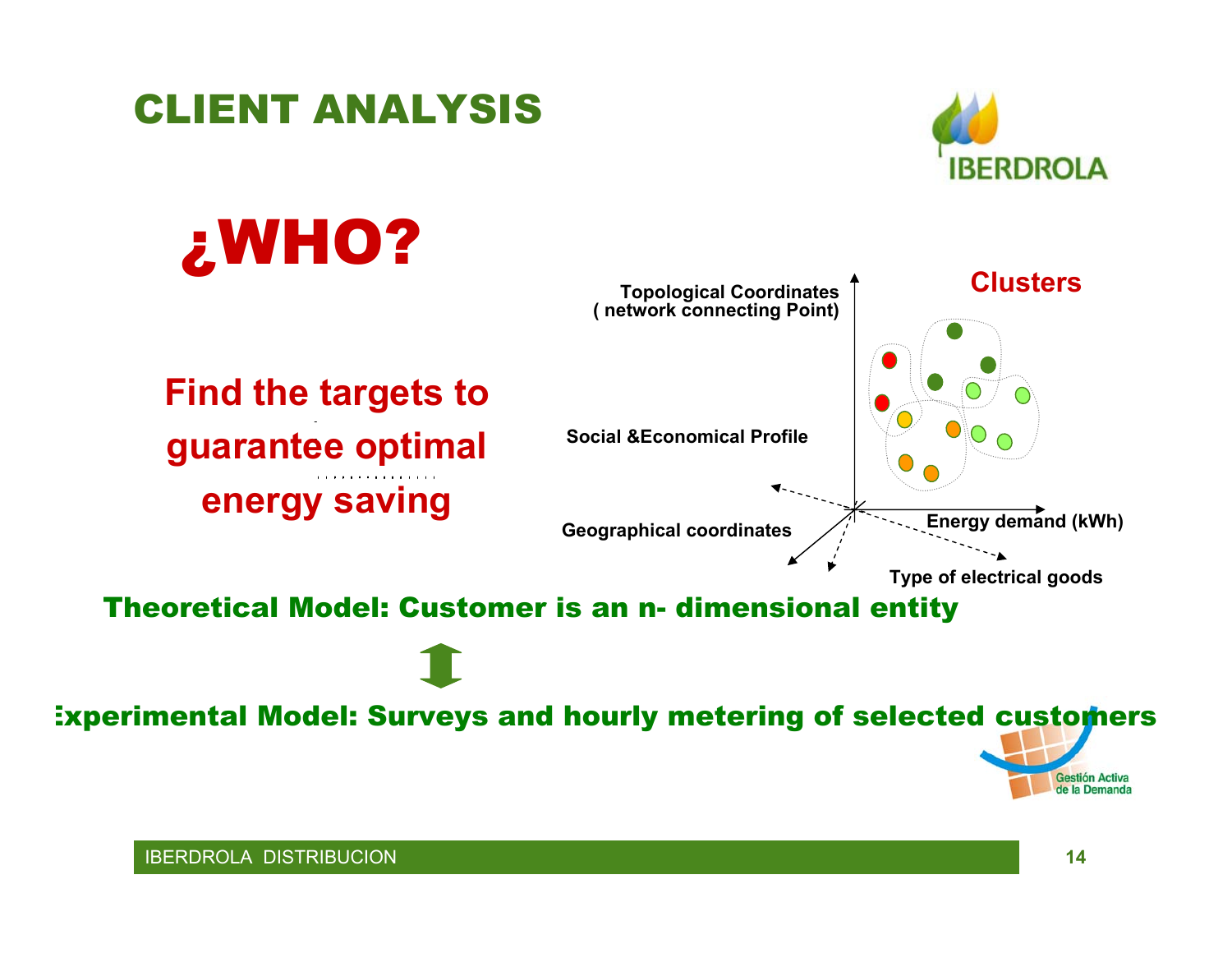

- $\bullet$ WHO: Several thousand customers belonging to different climatic zones in Spain selected for telephone surveys
- $\bullet$  **HOW:** Questions regarding type of home, number and type of electrical goods, usage habits and attitudes toward energy saving.

Gestión Activa de la Demanda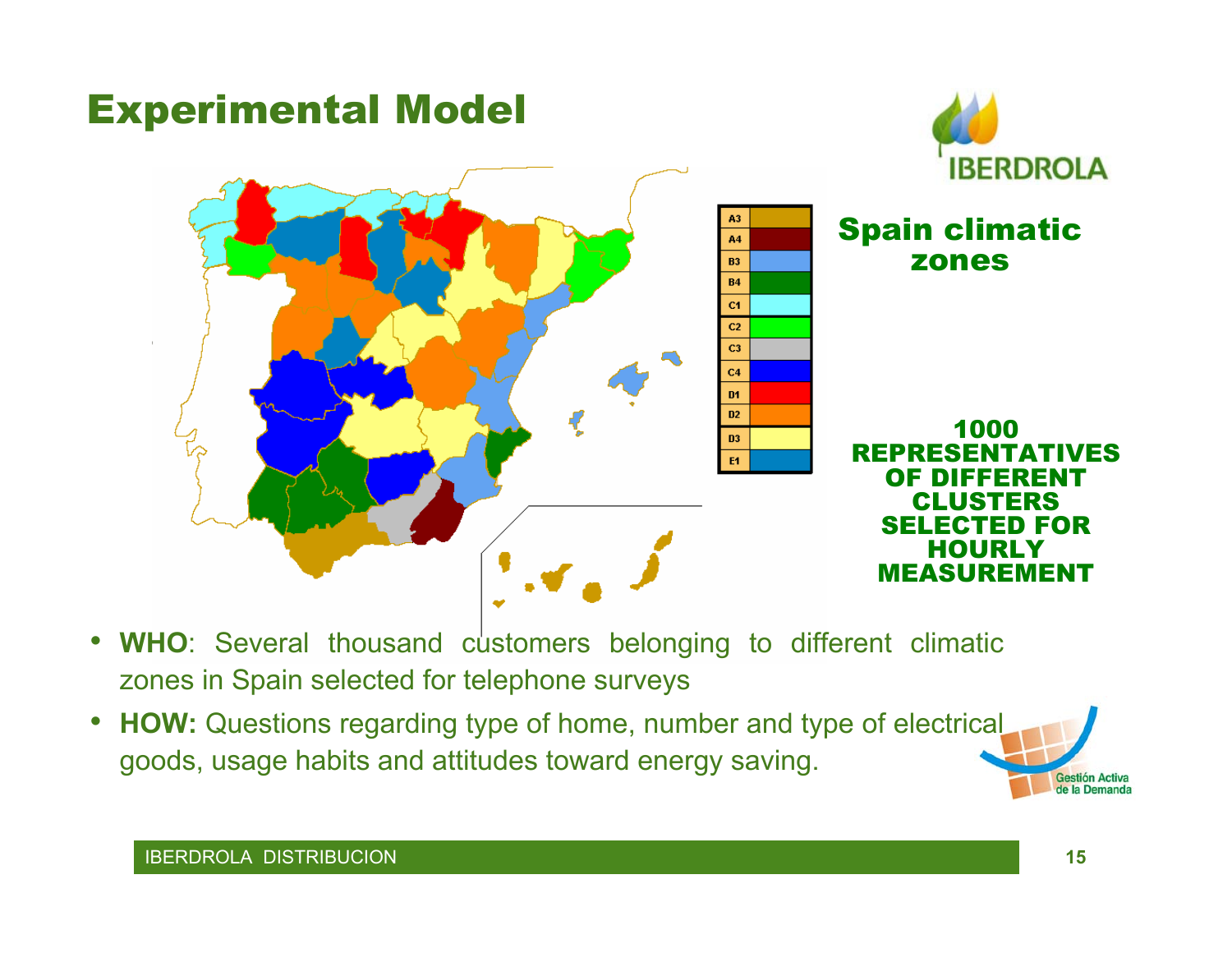

### **GAD WORLD**

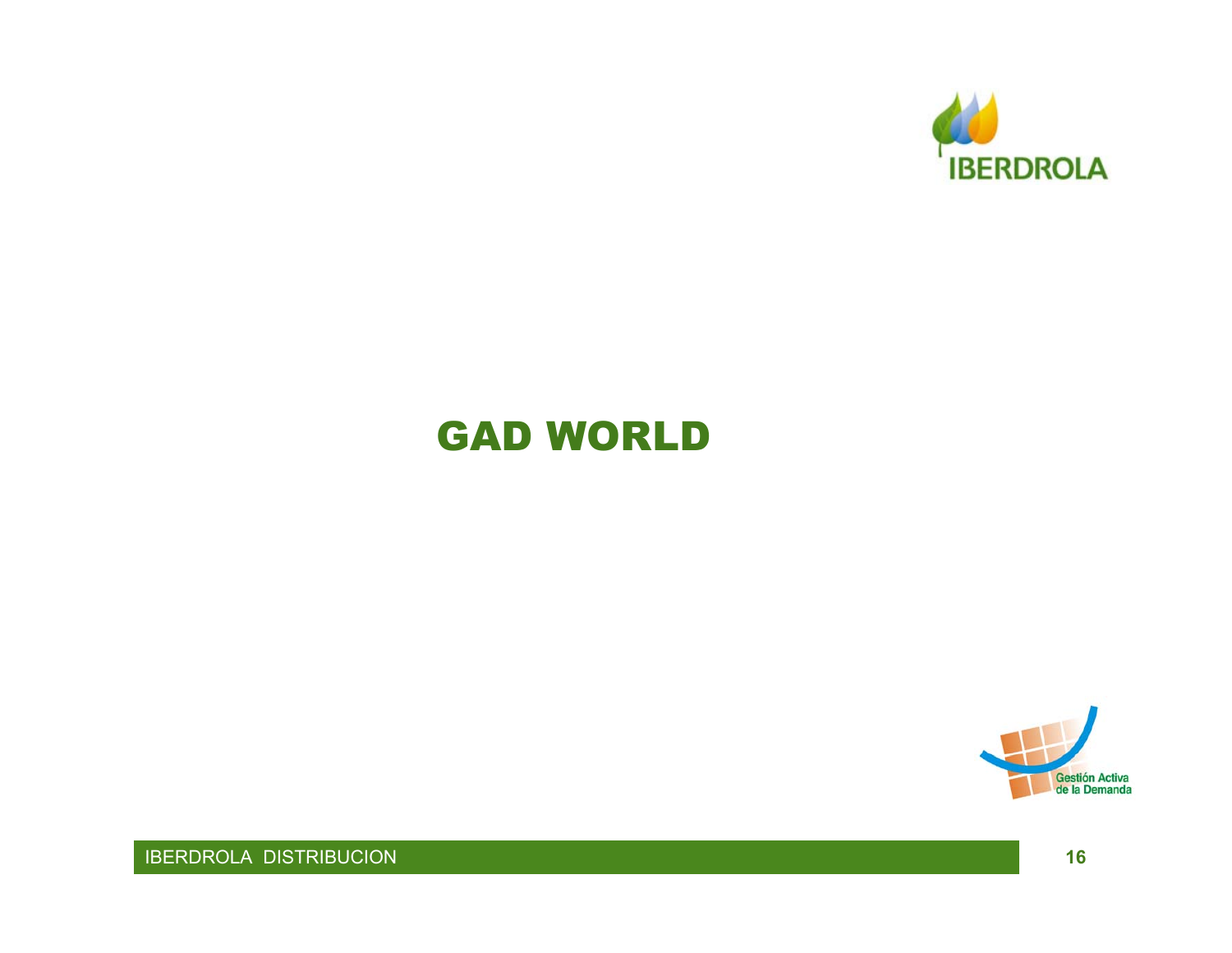# ARCHITECTURE



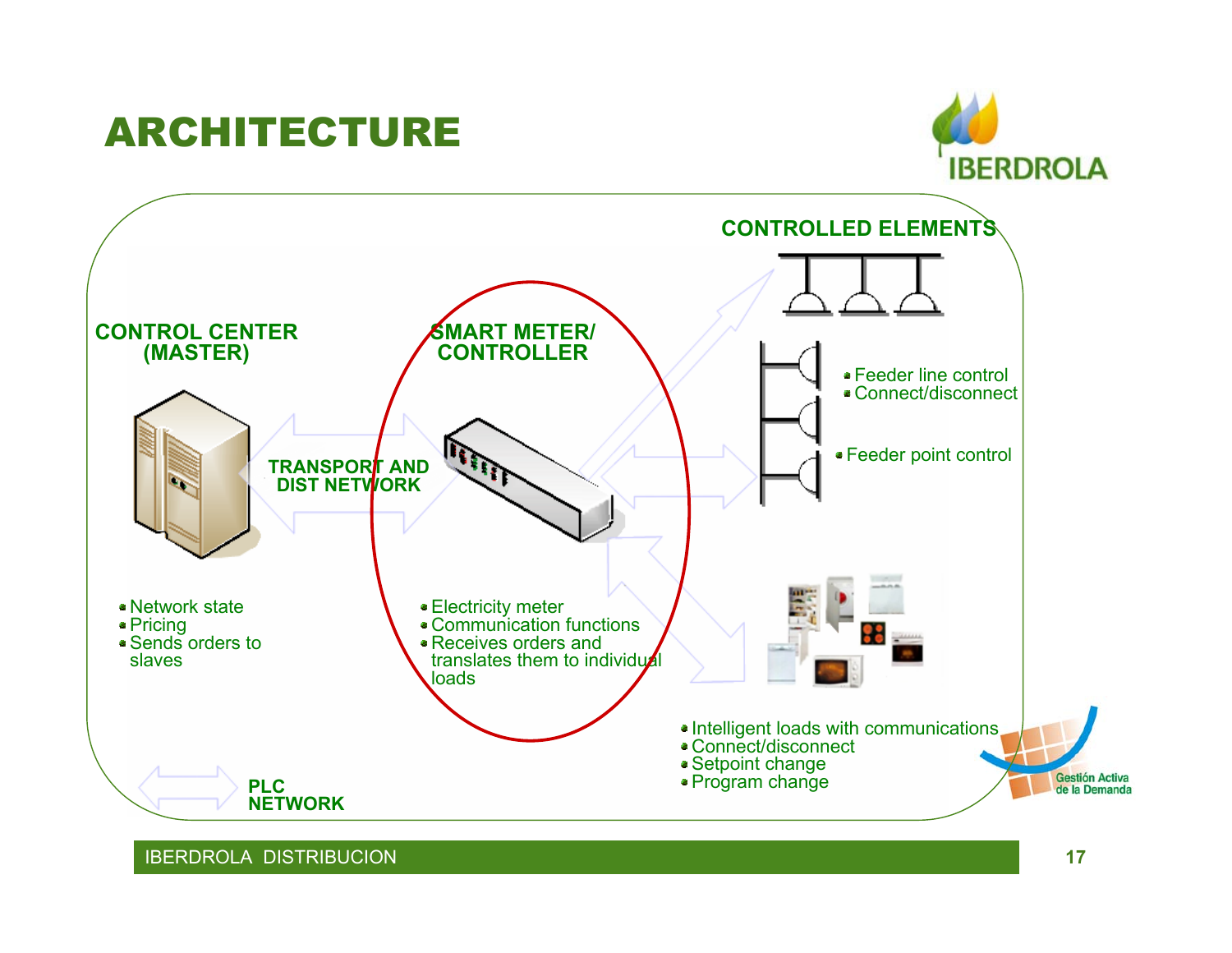



| <b>INITIATIVE</b>    | Level 5 | <b>CLIENT SEARCHS FOR OPTIMAL</b><br><b>GAD</b>                                                        |
|----------------------|---------|--------------------------------------------------------------------------------------------------------|
| <b>EFFECTIVENESS</b> | Level 4 | <b>CLIENT RESPONSE IS ALWAYS</b><br><b>EFFECTIVE</b>                                                   |
| <b>EXECUTION</b>     | Level 3 | <b>CLIENT FOLLOWS REMOTE</b><br><b>ORDERS</b>                                                          |
| <b>ACCEPTANCE</b>    | Level 2 | <b>CLIENT SIGNS A CONTRACT FOR</b><br><b>GAD, HOMES WITH SMART</b><br><b>ELECTRICAL GOODS</b>          |
| <b>AWARENESS</b>     | Level 1 | <b>CLIENT IS AWARE &amp; CAN SAVE</b><br><b>ENERGY IN A SIMPLE WAY</b>                                 |
| <b>NO GAD</b>        | Level 0 | <b>REJECTION / LACK OF INTEREST</b><br><b>OR</b><br><b>CONSUMPTION PROFILE IS</b><br><b>INADEQUATE</b> |

Gestión Activa<br>de la Demanda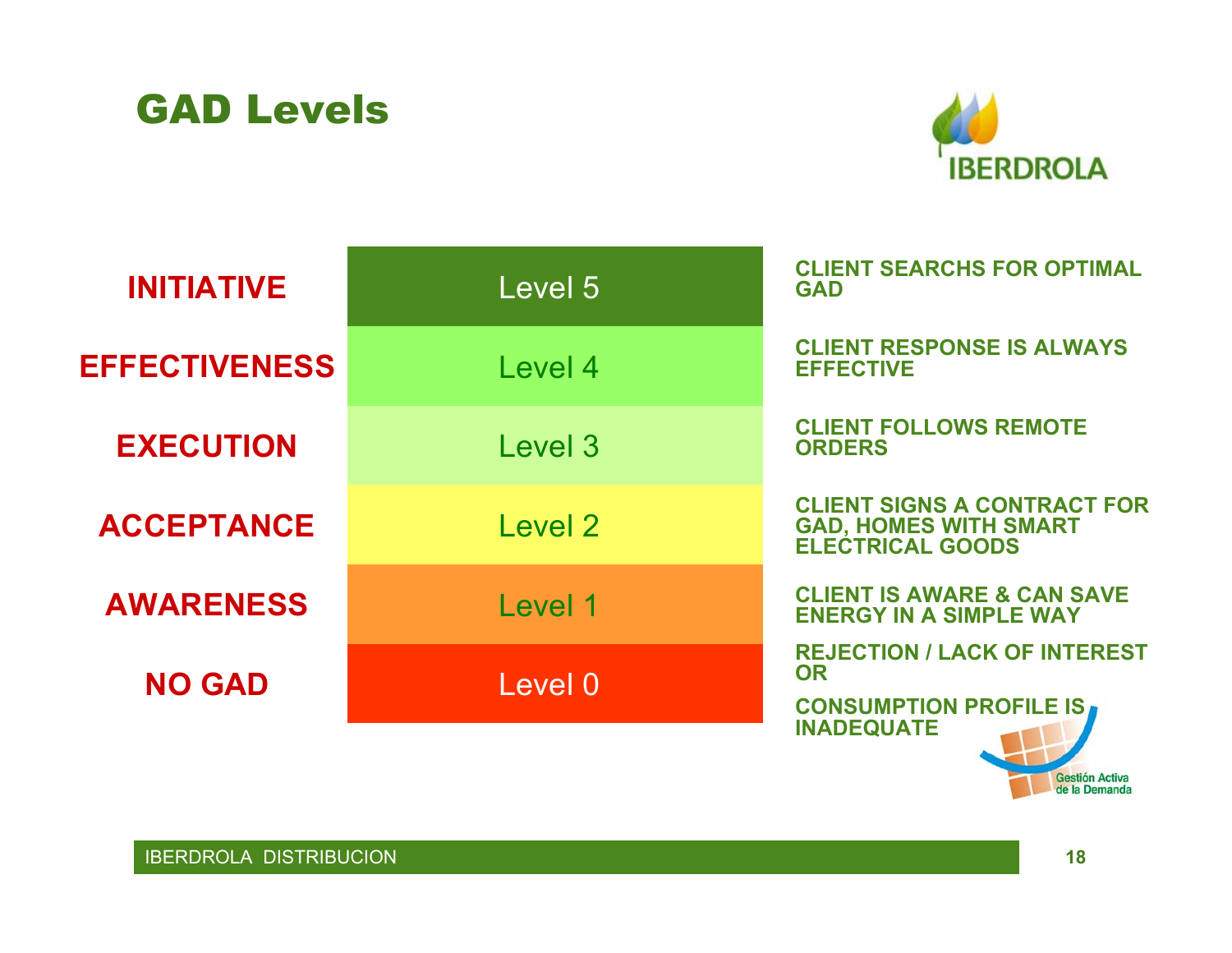